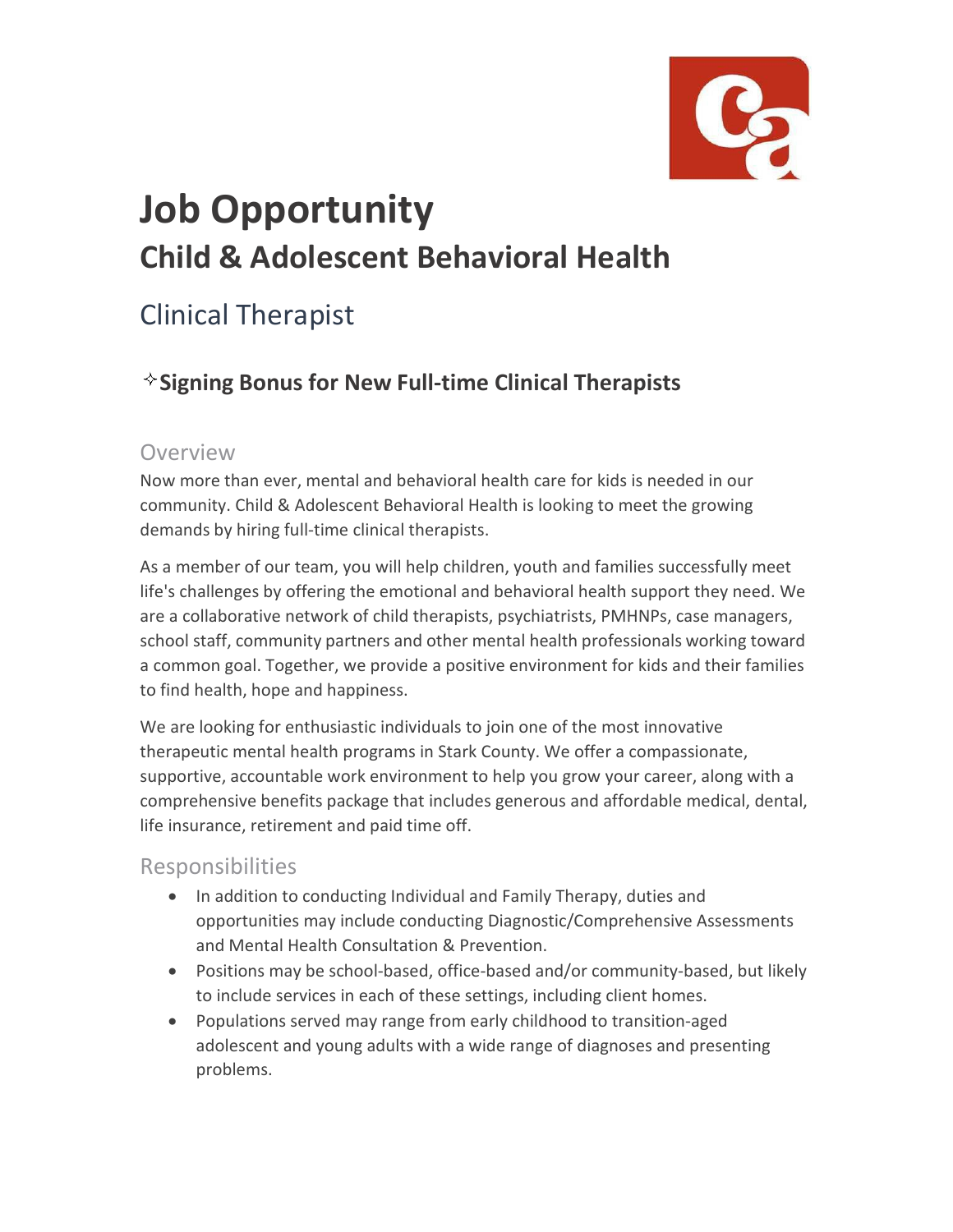• Flexibility to work after school and evenings (some evening hours are required to accommodate family schedules and ensure family involvement in services), and possibly Saturdays.

#### Skill and Experience

- Experience/skill or willingness to obtain skills in working with a variety of special populations including early childhood, traumatized and victimized children & youth, transition-aged adolescents, youth with sexual behavior problems, chronic & severely emotionally/behaviorally impaired youth.
- Ability to engage a wide range of clients and parents, including those from diverse populations, and those uncertain about the value and/or necessity of MH services.
- Ability to work effectively with other professionals both within and outside the mental health profession.
- Experience/skill or willingness to obtain skills in applicable modalities and interventions, including, but not limited to, evidence-based/evidence-informed practices as required.
- Training and practice experience that is "trauma-informed" as well as experience with modalities such as Trauma-focused CBT, Motivational Interviewing, DBT, DINA and Incredible Years (for early childhood populations), and others matched to our population are valuable.
- Must be culturally competent and willing to work with clients and families within various and diverse populations.

#### **Qualifications**

- Licensed in the state of Ohio to provide assessment and therapy via the Ohio Counselor, Social Worker, and Marriage and Family Therapist Board, or the Ohio Board of Psychology.
- Must possess at least a master's degree(s) in Psychology, Counseling, Social Work or the equivalent.

#### Why Child & Adolescent Behavioral Health

At Child & Adolescent Behavioral Health, we are here for you, so you can be there for them. We provide a supportive environment for our clinical therapists to grow and lead in their careers, and in turn, you bring unmatched compassionate care and expertise.